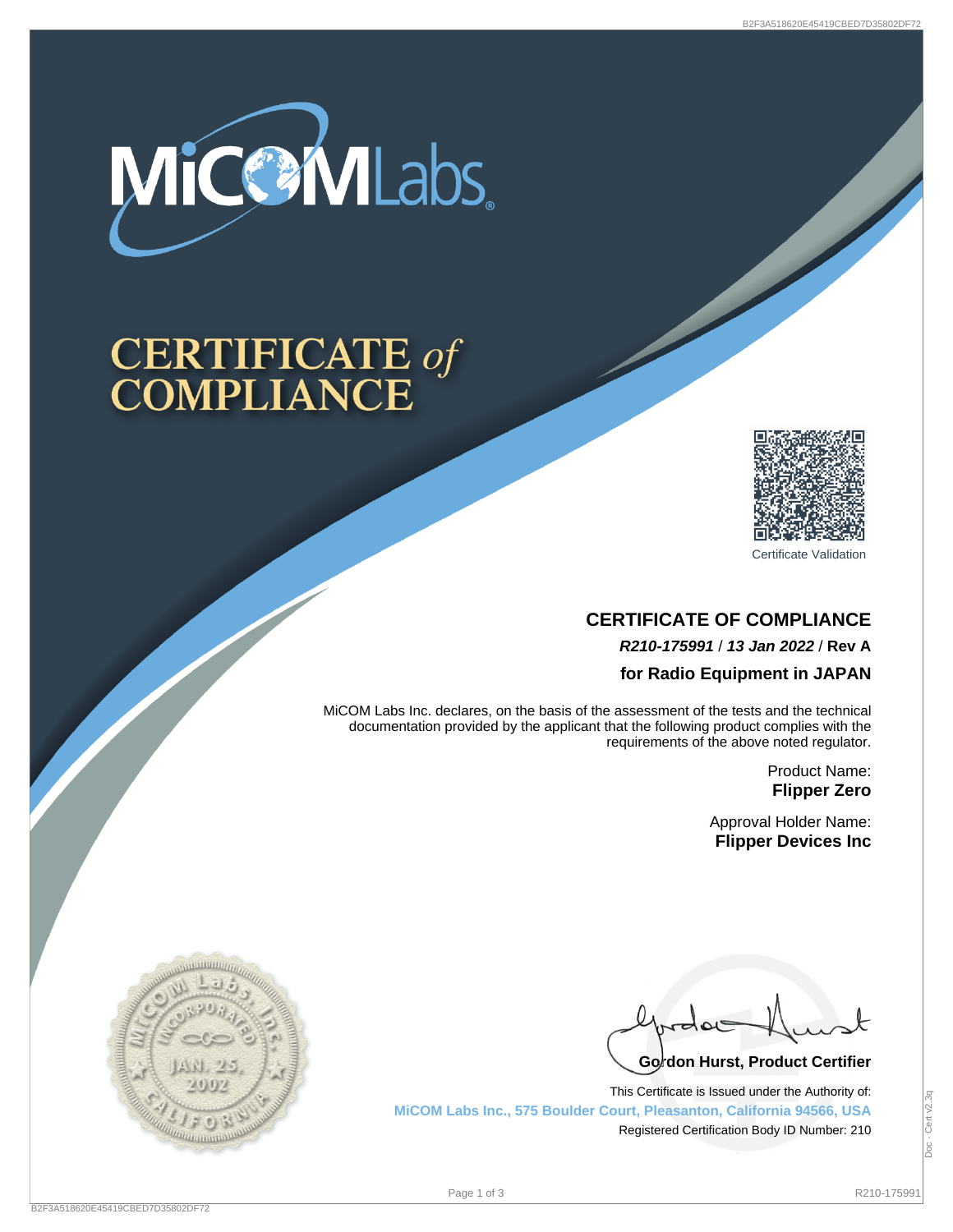

# **C E R T I F I C A T E O F C O M P L I A N C E**

**R210-175991** / **13 Jan 2022** / **Rev A**

## **for Radio Equipment in JAPAN**

Product Name:

**Flipper Zero**

Product Model Numbers: **FZ.1** Brand Name: **Flipper Zero**

| <b>Approval Holder:</b>                                                                                                                | Flipper Devices Inc, 2803 Philadelphia Pike, Suite B #551 Claymont, DE 19703, USA                                                           |  |  |  |  |  |  |
|----------------------------------------------------------------------------------------------------------------------------------------|---------------------------------------------------------------------------------------------------------------------------------------------|--|--|--|--|--|--|
| Test Lab:<br>Shenzhen Toby Technology Co., Ltd., 1A/F., Bldg.6, Yusheng Industrial Zone, Xixiang, Baoan, Shenzhen,<br>Guangdong, China |                                                                                                                                             |  |  |  |  |  |  |
|                                                                                                                                        | <b>Standards</b>                                                                                                                            |  |  |  |  |  |  |
| Group                                                                                                                                  |                                                                                                                                             |  |  |  |  |  |  |
| Article 2 paragraph 1 item (19)                                                                                                        |                                                                                                                                             |  |  |  |  |  |  |
| Article 2 paragraph 1 item (8)                                                                                                         |                                                                                                                                             |  |  |  |  |  |  |
|                                                                                                                                        |                                                                                                                                             |  |  |  |  |  |  |
|                                                                                                                                        | <b>Description of Apparatus</b>                                                                                                             |  |  |  |  |  |  |
| <b>Company Name</b>                                                                                                                    | <b>Flipper Devices Inc</b>                                                                                                                  |  |  |  |  |  |  |
| Certification No.                                                                                                                      | R210-175991                                                                                                                                 |  |  |  |  |  |  |
| Issue Date / Rev                                                                                                                       | 13 Jan 2022 / Rev A                                                                                                                         |  |  |  |  |  |  |
| <b>Equipment Description</b>                                                                                                           | Portable handheld electronic device featuring virtual pet, designed for education, development and prototyping of electronics and software. |  |  |  |  |  |  |
| <b>Brand Name</b>                                                                                                                      | <b>Flipper Zero</b>                                                                                                                         |  |  |  |  |  |  |
| Hardware Version                                                                                                                       | 12.F7B9C6                                                                                                                                   |  |  |  |  |  |  |
| <b>Firmware Version</b>                                                                                                                | fw-0.40.1                                                                                                                                   |  |  |  |  |  |  |
|                                                                                                                                        | <b>Emission Information</b>                                                                                                                 |  |  |  |  |  |  |

| <b>Technology</b>   | <b>Frequency Range</b> |            | <b>RF Power</b><br><b>Emission</b> |               | <b>Field Strength</b> |        | Antenna Power |       |
|---------------------|------------------------|------------|------------------------------------|---------------|-----------------------|--------|---------------|-------|
|                     | From                   | To         | <b>Designator</b>                  | Max.          | Type                  | dBuV/m | @Dist.        |       |
| <b>Bluetooth LE</b> | 2402MHz                | 2480MHz    | 2M19F1D                            | 2mW           | Conducted             | $\sim$ | $- -$         | $- -$ |
| SRD                 | 312.025MHz             | 315.225MHz | 39K5F1D                            | $0.115$ m $W$ | <b>EIRP</b>           | $- -$  | $- -$         | $-$   |